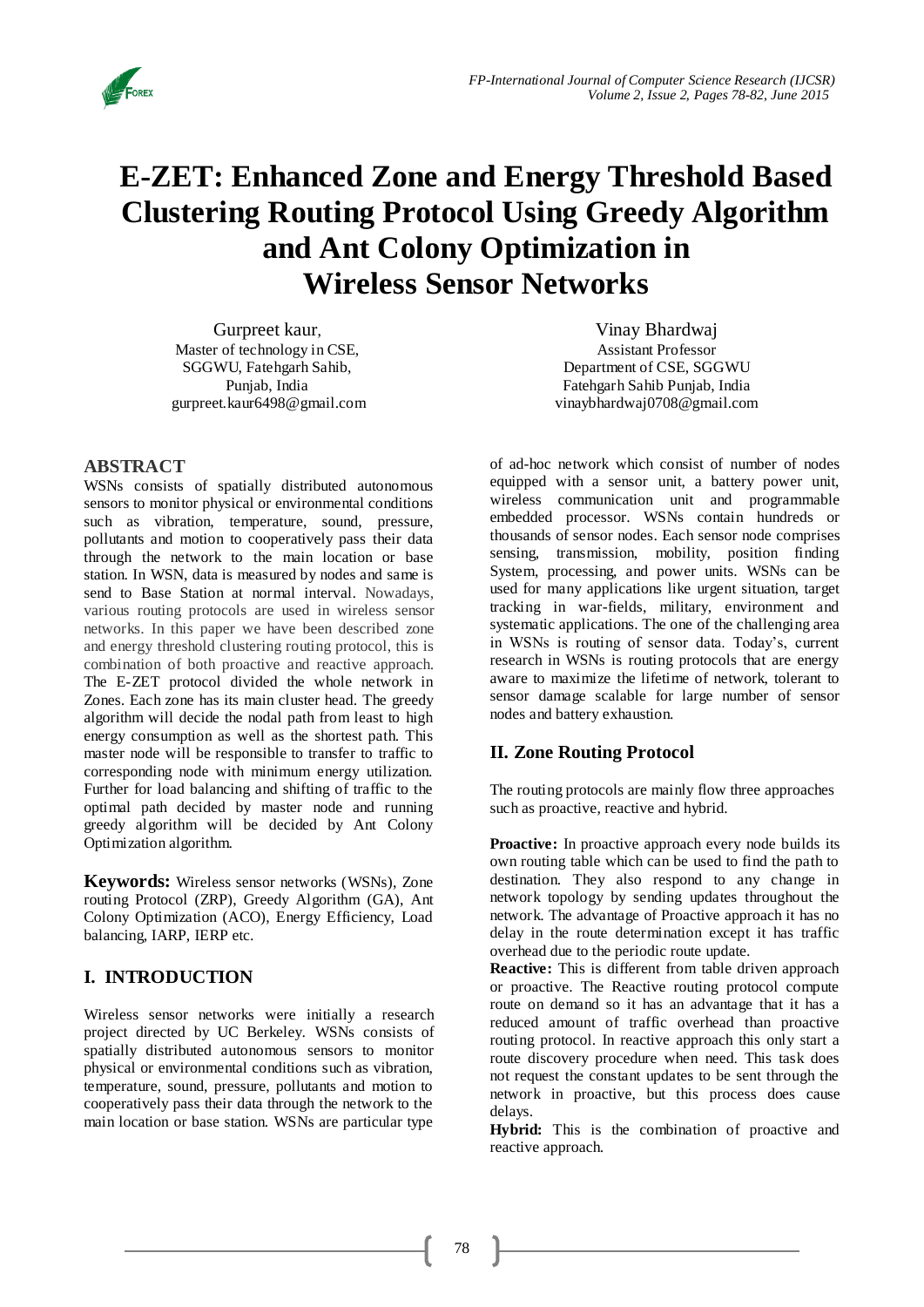

*International Journal of Computer Science Research (IJCSR) Volume 3, Issue 2, Pages 77-82, June2015*

Zone routing protocol is a hybrid type of protocol means this is a combination of proactive and reactive approaches. The hybrid approach can be more efficient than traditional routing. The main advantage of ZRP is that it requires a small amount of routing information at each node, so it produces much less routing traffic than a pure reactive or proactive scheme. The zone routing protocol have two types:

- Intrazone Routing(IARP)
- Interzone Routing(IERP)

**Intrazone routing (IARP):** In ZRP, a node proactively maintains routes to destinations within a local neighborhood, which refer to as a routing zone. The collection of nodes is known as routing zone that has a minimum distance from the node in question is not larger than a parameter referred to as the zone radius. Every node maintains its own routing zone. An important consequence, as we shall see, is that the routing zones of neighboring nodes overlap.



Fig.1 Intrazone routing

In the above figure  $(fig.1)$  S is the control node of the routing zone. K , J, G, H and I are called border nodes. In the IARP directly send the information to the destination.

**Interzone routing(IERP)**: On the other hand, IERP uses a scheme, when a node needs a route to a node outside its zone; it performs a border casting by sending a RREQ (Route REQuest) to each node on the "border" of this zone. On receiving such a packet at a border node, it first checks its intra-zone routing table for existence of a route to the requested destination node. If so, a RREP (Route Replay) can be sent; otherwise, it performs another border casting in its zone. This is repeated until a route is found.



Fig.2 Interzone routing

In the above figure (fig.2), data send from node S to D firstly S checks D is within routing zone or not. If so S already knows the route to node D. Otherwise S sends query to all its border nodes (H, G, and C) and these nodes send the query to next zone nodes and so on until a route is not found. In particular, H sends the query to B, which recognizes D as being in its routing zone and responds to the query, indicating the forwarding path: S  $-\overline{H} - \overline{B} - \overline{D}$ .

## **III. ZRP Architecture**

The relationship between ZRP component protocols is illustrated in Fig.3. The proactive approach maintains the routing zone topology that is performed by IARP, through exchange of route update Packets. Route updates are triggered by the MAC-level which notifies IARP when a link to a neighbor is established or broken. IERP simply follow the path from the nodes beyond the routing zone using a query-reply mechanism. IERP forward queries to use the BRP's border cast packet delivery service. Border casting leverages IARP up-to-date view of the local topology to efficiently guide route queries away from the query source.



Fig.3 ZRP Architecture

#### **IV. PROPOSED WORK**

The wireless sensor networks consist of a numerous number of nodes and shifts or routes the corresponding traffic to belonging node where the traffic is less or energy is less utilized. The conservation of energy of wireless nodes must be minimum enough and fault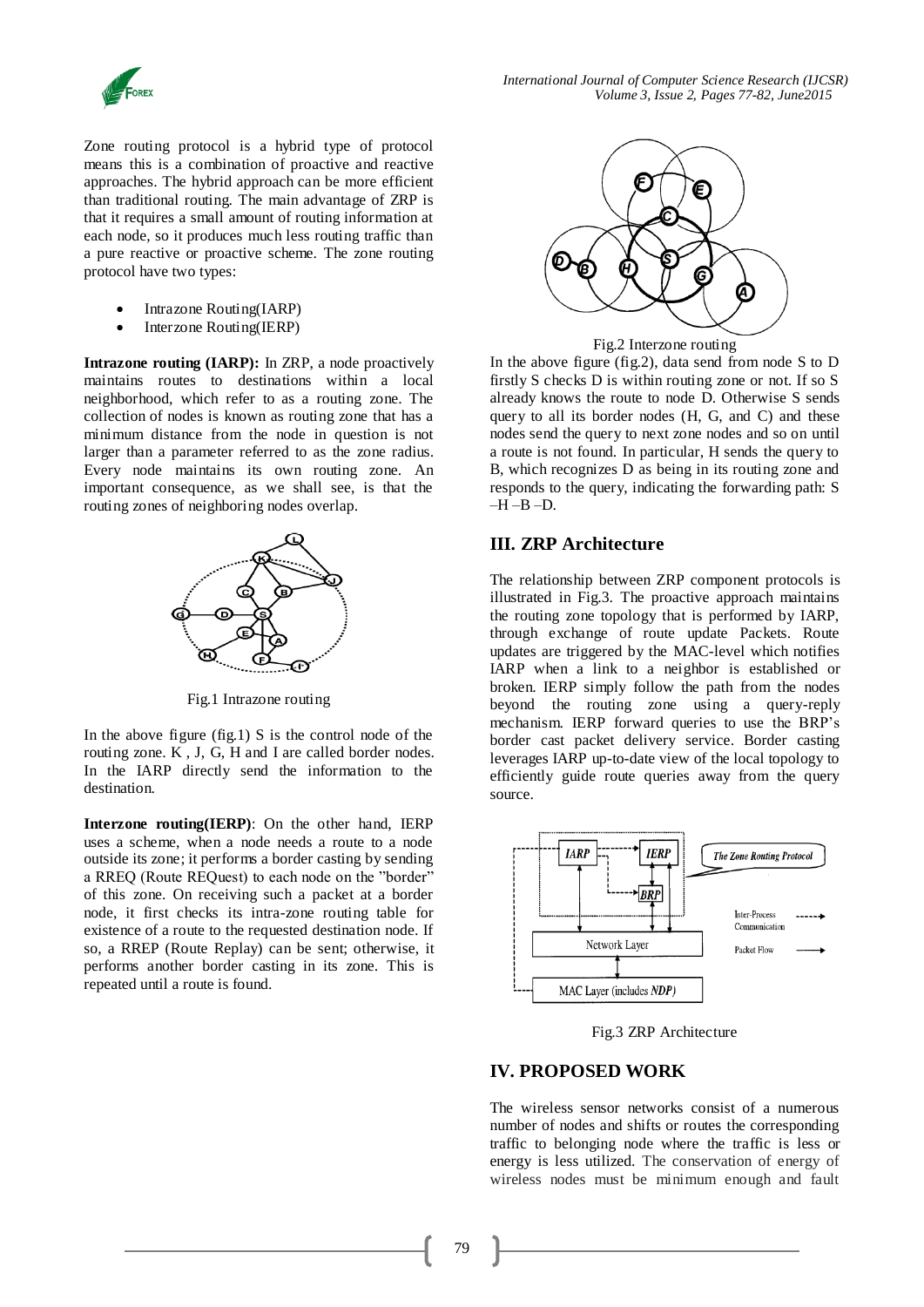

tolerance must be maintained. Due to leakage of energy the node may be vulnerable to break down or failure. This will be sort out by defining a master node which maintains the energy route from node to node with help of greedy algorithm. With the zone routing protocol will implement a network by using this zone routing protocol the data will be transferred from source to destination.

Basically the zone routing protocol is used for making networks of cluster where each cluster have multiple sink nodes the role of the sink node is to forward data to its nearest neighbor node the whole data transmission will be done using zone routing protocol. The greedy algorithm will decide the nodal path from least to high energy consumption as well as the shortest path. This master node will be responsible to transfer to traffic to corresponding node with minimum energy utilization. Further for load balancing and shifting of traffic to the optimal path decided by master node and running greedy algorithm will be decided by Ant Colony Optimization algorithm. This algorithm will maintain the fault tolerance and will dynamically shift the traffic from least to high energy utilization nodes.

The proposed method will work as follows:

- WSNs contain n number of nodes.
- Each node has its owned threshold value.
- Greedy algorithm is used for best optimal path.
- Ant colony optimization is used for load balancing.
- At the end analysis of energy conservation.
- Stop if no traffic otherwise repeat the whole process.



## Fig.4 Flow chart of proposed method **V. PERFORMANCE EVALUATIONS**

The various simulations have been done using the IDE Netbeans simulation environment to compare the performance of our proposed protocol E-ZET with the Zone and Energy Threshold based Clustering Routing Protocol (ZET), Low Energy Adaptive Clustering Hierarchy (LEACH), and Stable Election Protocol (SEP). The results show that the E-ZET extends the network lifetime and increases the overall throughput, reduces the energy consumption, and optimizes the number of cluster heads.

#### **Simulation Results**

IDE Netbeans is used to obtain the desired simulation results. As our proposed protocol work in rounds (transmission time) so the total number of rounds considered for our simulation are 3000. A comparison with E-ZET  $[12]$ , LEACH  $[14]$  and SEP  $[13]$  is performed to get the trends of Alive and Dead nodes per round, number of CHs per round, overall throughput of the network and its lifetime.

Figure 5 shows that E-ZET has greater stability time as compared to the ZET [12] LEACH [14] and SEP [13].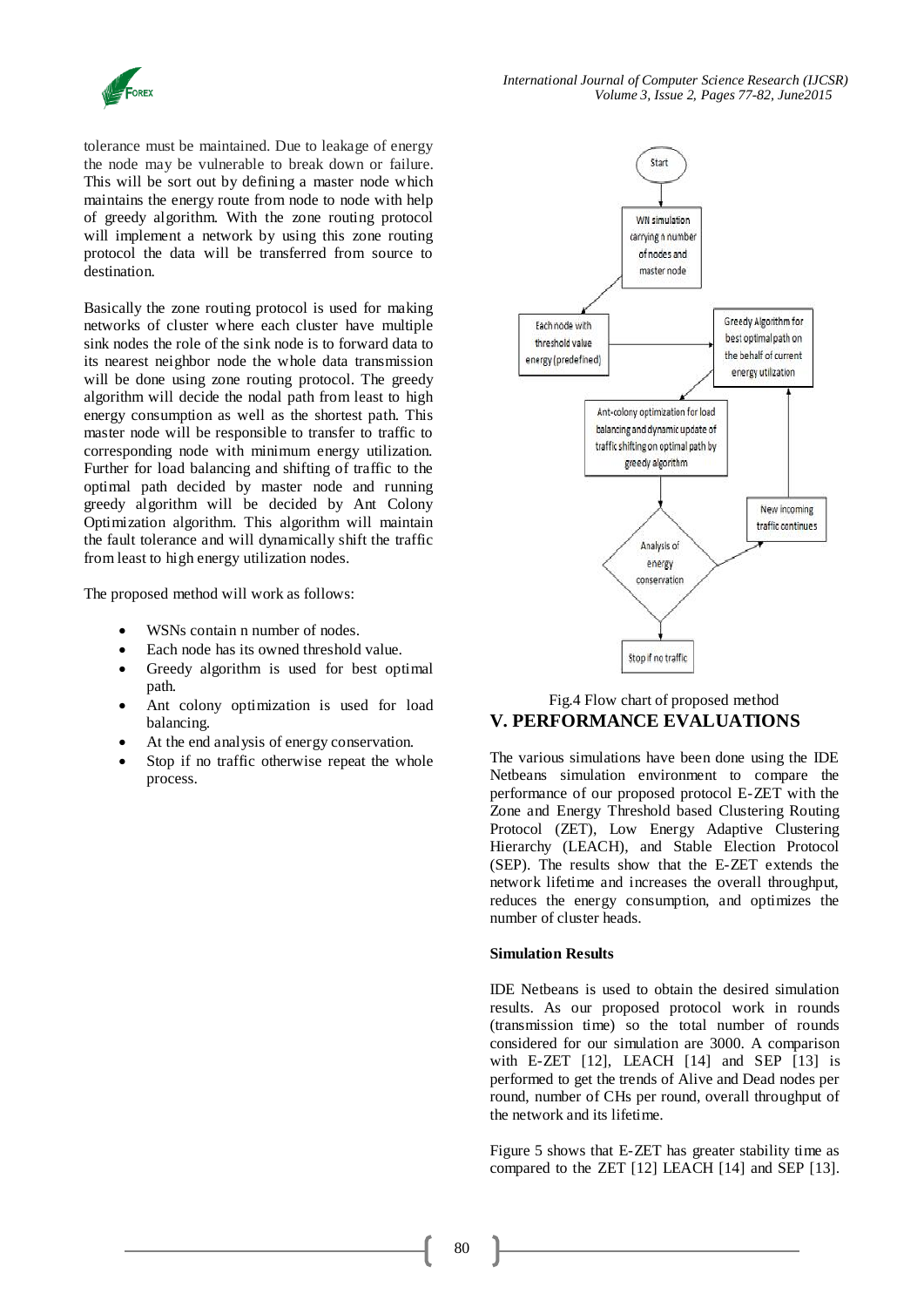

The first node of E-ZET is dead after approx. 1700 rounds whereas the first node of ZET, SEP and LEACH is dead after approx. 1200, 1000 and 900 rounds respectively. Considering the total number of rounds i.e. 3000, the stability period of E-ZET, LEACH, SEP and ZET are 34% 20%, 18% and 24% respectively. The network lifetime of E-ZET is 44%, 34% and 16% greater than ZET, LEACH and SEP respectively.



Fig. 5 Total number of dead nodes for  $100 \text{m} \times 100 \text{m}$ network Number of CHs selected per round



Fig. 6 Number of cluster heads for  $100 \text{m} \times 100 \text{m}$ network

E-ZET has efficient number of CH selection due to the static Clustering and creation of equal number of regions. In E-ZET fixed number of CHs selected in each round. This leads to efficient CHs selection, bringing longer network lifetime and better stability compared to other distributed clustering routing protocols. On the other hand LEACH and SEP selects number of CHs using distributed algorithm producing

random CHs. There is uncertainty in selection of CHs in LEACH and SEP. Random number of cluster heads selected in each round fluctuates due to uncertainty as shown in Fig. 8. These uncertainties decrease the performance of these protocols.

Figure 7 and 8 show that throughput of E-ZET is significantly greater compared to ZET [12], LEACH [14], and SEP [13] in stable and unstable regions. From these results we see that E-ZET guarantees about approx.92%, 89%, and 83% more packets from nodes to the CHs and approx. 91%, 88% and 85% more packets from CHs to the BS in comparison with ZET,LEACH and SEP respectively. The throughput of E-ZET is more than the other protocols because of static clustering and efficient number of cluster head selection. Thus, it proves that E-ZET has higher throughput compared to ZET, LEACH and SEP.



Fig. 7 Comparative throughput (Number of packets to the CH)



Fig. 8 Comparative throughput (Number of packets to the BS)

# **VI. CONCLUSION**

In this paper, we have proposed a new energy efficient clustering routing protocol, E-ZET for WSNs. The main focus was to enhance the efficiency of CH selection process in the network by dividing the whole network into multiple zones. Proposed E- ZET is a very efficient

81